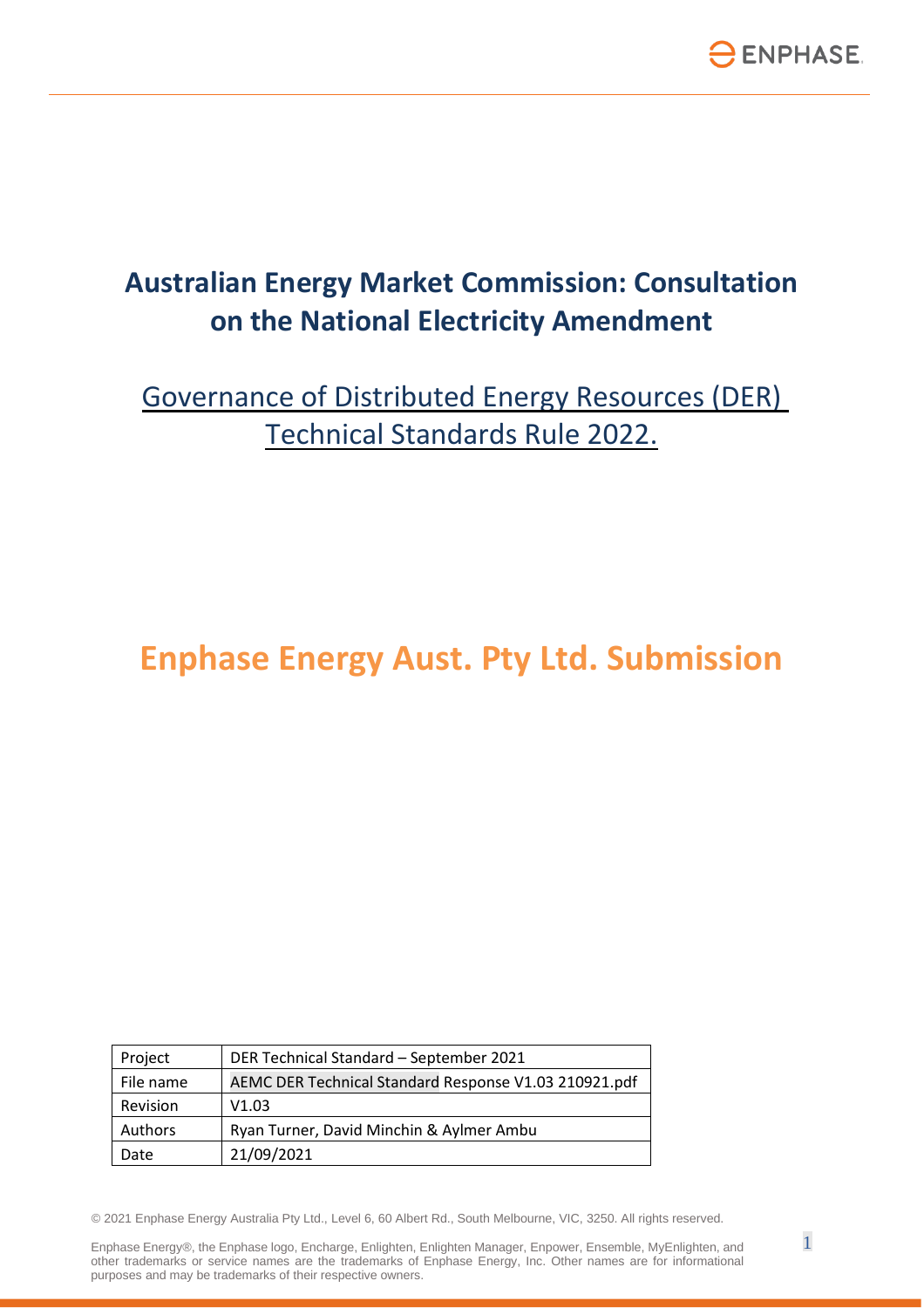

## **Index**

| 1.  | <b>Introduction</b>                                                     |    |
|-----|-------------------------------------------------------------------------|----|
| 2.  | <b>DER Technical Standards Governance options</b>                       | 4  |
| 3.  | Answer to questions in the DER Technical Standard Consultation Paper    | 5  |
|     | 3.1 Question 1: Assessment Framework?                                   |    |
|     | 3.2 Question 2: Identifying Governance Problems?                        | 5  |
|     | 3.3 Question 3: Assessing the Market Impact of Identified Problems?     | 9  |
|     | 3.4 Question 4: DER Technical Standards in the Rule?                    | 10 |
|     | 3.5 Question 5: Who Develops and Maintains DER Technical Standards?     | 12 |
|     | 3.6 Question 6: How prescriptive should new governance arrangements be? | 14 |
| A.1 | <b>About Enphase</b>                                                    | 16 |
| B.1 | <b>Enphase Australia Technical Support Staff</b>                        | 17 |
| C.1 | Enphase Ensemble™ Smart DER System                                      | 18 |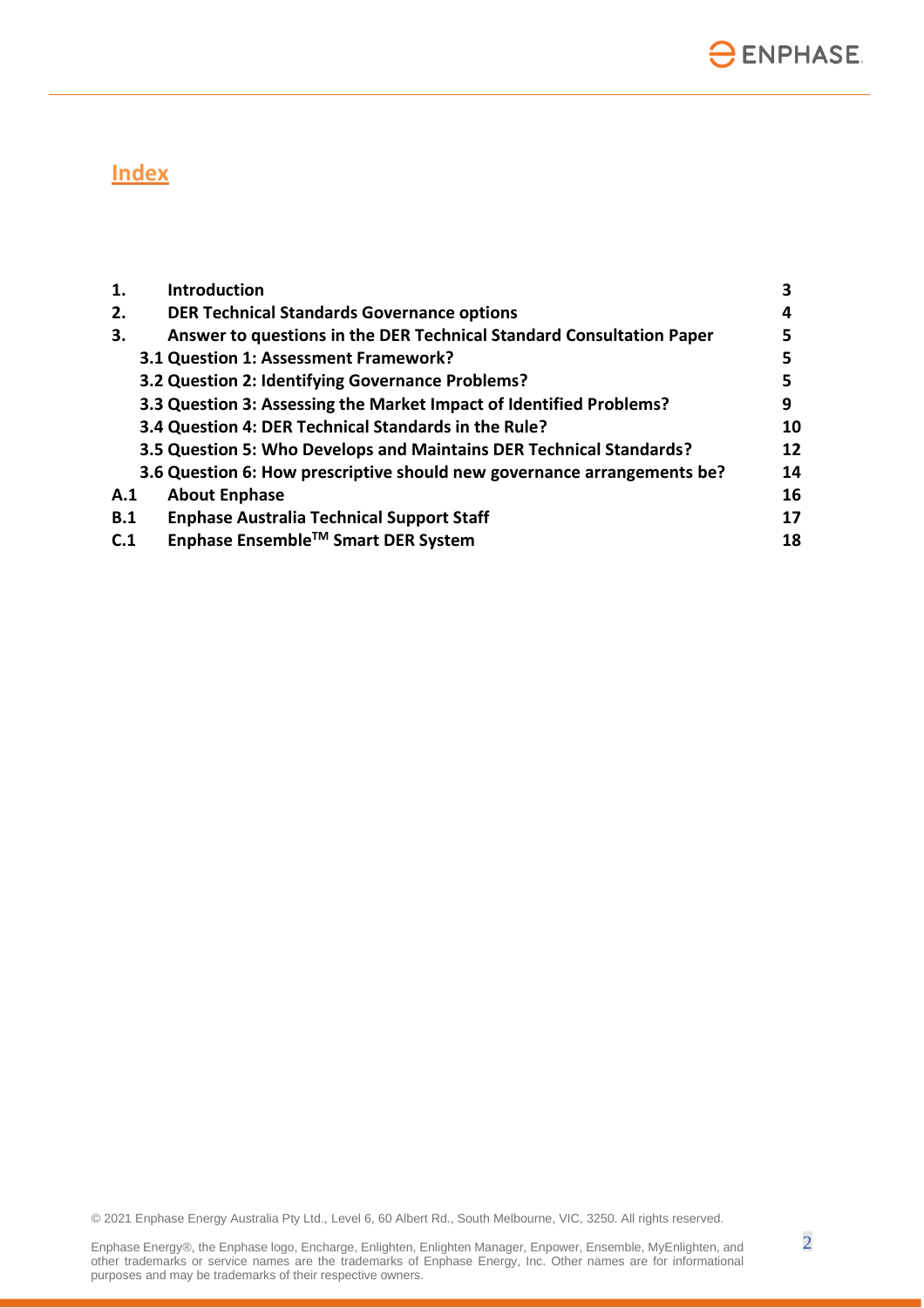## *1.0 Introduction*

Enphase Energy would like to thank the Australian Energy Market Commission (AEMC) for the opportunity to provide feedback on the proposed governance of Distributed Energy Resources (DER) technical standards Rule 2022.

Australia is a recognised leader in the adoption of DER that has accelerated the change to Australia's energy mix, towards a renewable energy future. For over twenty years the renewable energy industry has supported the transition, from what was once considered a curiosity, to a commercially viable generation platform for Australia.

Renewable energy sources help meet part of, or in some regions exceed, the total energy demand. Consequently, grid stability issues have now emerged when favourable sun and wind conditions combine, with low energy demand. When household consumption is low, the power exported to the grid can change rapidly according to weather conditions, resulting in a dynamic energy source. With the load base changing, this now presents challenges to grid stability and the provision of generation capacity via the NEM or locally.

With grid stability now the focal point of the expansion of renewable energy on the NEM, services such as frequency response and control are critical to the success of DER. The widespread deployment of DER now opens the opportunity for its participation in grid stability via a DER technical standard to outline conformability functions. A minimum technical standard will ensure DER capacity continues to increase, as well as assist with the future of renewable energy security of the NEM and other marginal grids within Australia.

Although work is progressing on adopting technology standards and protocols, such as IEEE 2030.5, OpenADR and CSIP-AUS, it will be some time before these can be fully implemented. Enphase firmly believes that grid services, such as grid stability and dynamic connection agreements can be achieved within a much shorter timeframe with existing technology. This will enable DER to meet grid requirements on the residential scale without the lengthy standards implementation processes.

Enphase is actively involved with grid services [globally,](https://enphase.com/installers/services/grid-services/connectedsolutions) as well as in [Australia](https://dex.energy/case_study/case-study-enphase/) through our dedicated [grid services team.](https://www4.enphase.com/en-us/gridservices) With the release of Ensemble<sup>1</sup>, grid services participation is a key area of interest for our company. Enphase has maintained an active presence in the DER regulation industry, with many of its employees' active members of Standards Australia committees, the Clean Energy Council committees and other industry think tanks and forums.

Enphase believes the biggest challenge to improving DER technical standards is governance and compliance as this is frequently missing or inconsistent at a national (NEM) level.

Enphase Energy®, the Enphase logo, Encharge, Enlighten, Enlighten Manager, Enpower, Ensemble, MyEnlighten, and  $3$ other trademarks or service names are the trademarks of Enphase Energy, Inc. Other names are for informational purposes and may be trademarks of their respective owners.

<sup>&</sup>lt;sup>1</sup> Enphase Ensemble<sup>TM</sup> is Enphase Energy's latest grid agnostic energy system that combines all elements of PV generation, energy storage and Enpower advanced gateway functions in the one system with IEEE 2030.5 compatibility. Refer Appendix C.1

<sup>© 2021</sup> Enphase Energy Australia Pty Ltd., Level 6, 60 Albert Rd., South Melbourne, VIC, 3250. All rights reserved.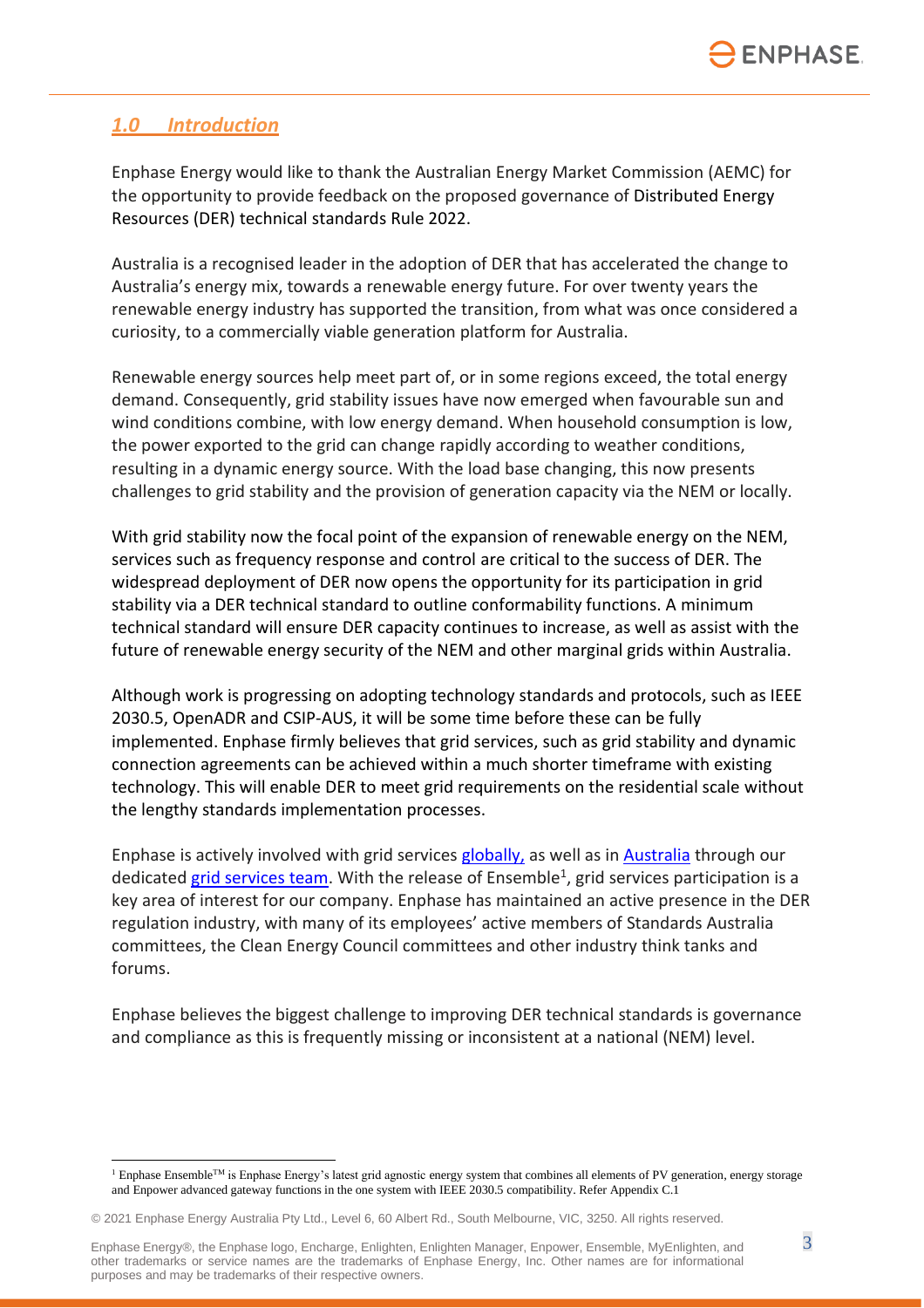## *2.0 DER Technical Standards Governance Options*

The ESB has proposed four options to improve governance of technical standards:

Option 1: Maintain the status quo

- Option 2: Modifications to the existing arrangements through targeted interventions such as additional resources
- Option 3: Development of a new coordinating structure and process, and
- Option 4: Wholesale reform including the centralisation of DER technical standards governance decision-making through a new body.

Enphase Energy sees developing a new group to coordinate the structure and process of DER technical standards governance (Option 3) as the best way forward. There are already groups in place that look after specific organisation and technical aspects however the workflow of each is sometimes duplicated or important steps are missed. No particular group currently has full oversight or the technical depth hence a top tier group should be created to coordinate all effort into one stream.

The DER Governance of Technical Standards Group would work with stakeholder groups and committees working in the DER industry. The structure of the group should follow that of a private company board with a balance of members who actively participate in these groups and independent persons who can make impartial decisions on matters. It is important that both Federal and State government organisations have effective representation

The DER Governance of Technical Standards Group would be responsible for:

- Creating the road map for DER governance and the road map for standards
- Providing gap analysis of current standards and work with respective groups to adapt or create new standards
- Directing the project assignment of "milestone" DER standards to Standards Australia
- Providing commercial analysis of proposed changes to DER governance and work with all parties to seek workable outcomes
- Propagating DER technical standards to all sections of the DER industry
- Providing consistent DER technical standards and compliance across the NEM
- Adjudicating on specific DER governance issues between member groups
- Working with Federal and State compliance operatives to improve delivery of governance.

The size of the group shall be capped, and tenure of members fixed with a transparent renewal process. Each member receives an honorarium or retainer with an engagement agreement. The group should meet on a regular basis (monthly). The governance workload is assigned to smaller sub-groups made up of key experts from within the group or co-opted from industry.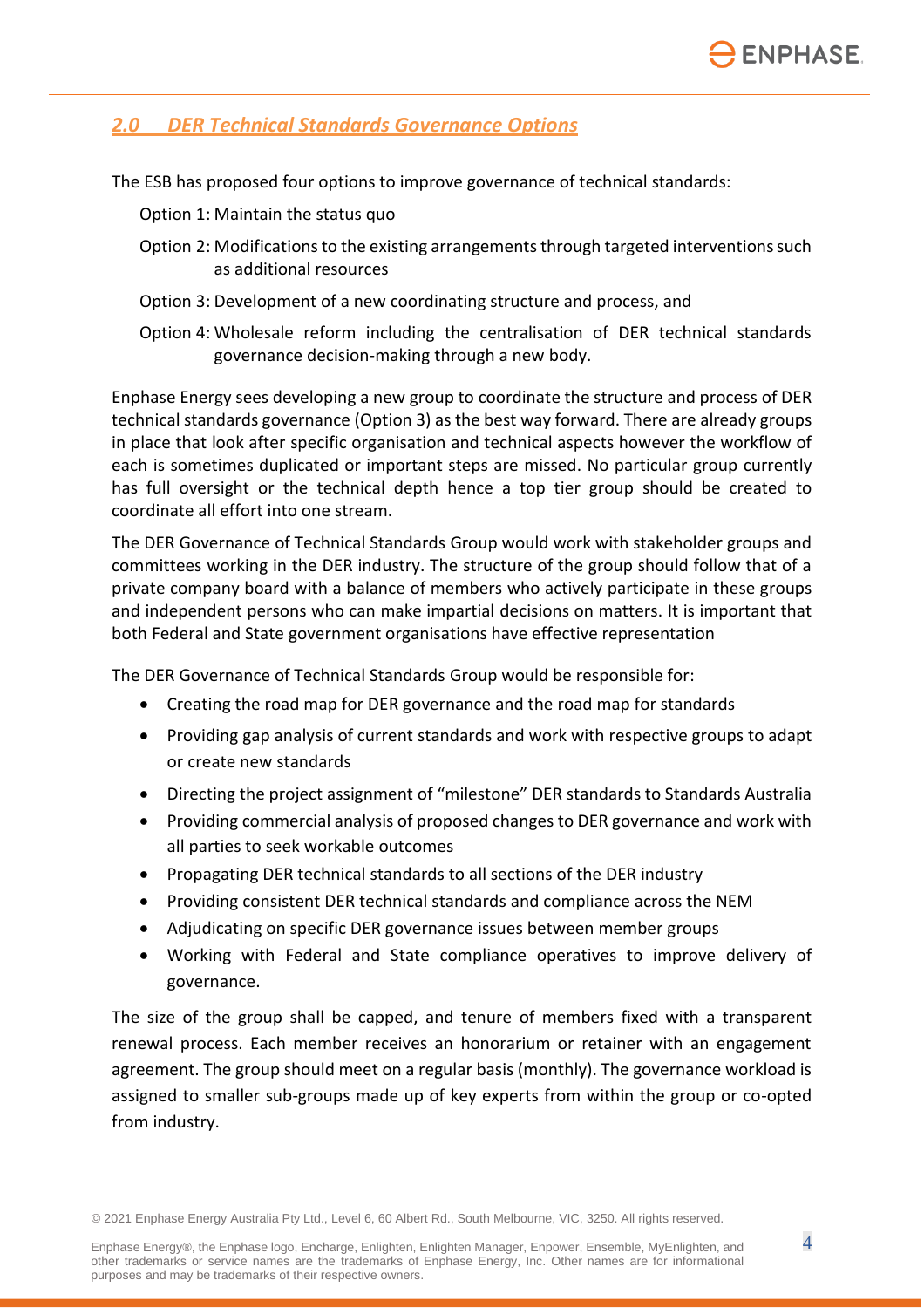## *3.0 Answer to Questions in the DER Technical Standard Rule 2022 consultation paper*

#### QUESTION 1: ASSESSMENT FRAMEWORK

#### *1. Do you agree with the proposed assessment framework?*

One issue that arises from the proposed assessment is the scope of what is considered and what is already covered in other standards and forums, such as Standards Australia, DIEP as well as various other committees and forums. For example, low voltage ride-through VDRT can help solve some grid stability issues and is incorporated in AS/NZS4777.2:2020. Whereas the controllability of DER and the interaction with the grid is covered in IEEE 2030.5 and the CSIP-AUS implementation guide.

Where would the DER minimum technical standard sit on this, and would it call out previous work and standards that have been developed to aid the transition into a renewable future? Will the DER technical standard be able to provide clarification of standards to customers, installation companies, retailers, and manufacturers?

Enphase's core value as a product is safety and grid stability, both rely on high quality products being deployed in Australia, which has not necessarily been the case thus far. We need to ensure more DER capacity is available, through DER controllability, to aid the grid stability. The product and installation compliance must be addressed to ensure the DER technical standards implementation is a success.

*2. Should the assessment framework include any additional considerations? If so, what are they and why?*

Enphase believes the assessment framework should also include product quality and compliance, to ensure the required grid stability and safety of all DER systems. The amount of DC isolator fires within the media, as well as poor installation and product quality has negatively impacted the general populations view on DER. We need to ensure product quality and installation compliance is at the forefront of the industry to increase consumer confidence, which in turn, will continue to increase the uptake of DER.

Enphase believes DNSP grid connection rules and AC coupled batteries should be standardised across the NEM, this will ensure we continue to encourage battery storage adoption. This will result in an increased in DER uptake, as well as increasing energy security and grid stability due to the addition of DER storage.

#### QUESTION 2: IDENTIFYING GOVERNANCE PROBLEMS

*1. Do you agree with the problems identified by the rule change request? Why?*

#### Enphase agrees that the inability to implement consistent technical standards across the

© 2021 Enphase Energy Australia Pty Ltd., Level 6, 60 Albert Rd., South Melbourne, VIC, 3250. All rights reserved.

Enphase Energy®, the Enphase logo, Encharge, Enlighten, Enlighten Manager, Enpower, Ensemble, MyEnlighten, and  $5$ other trademarks or service names are the trademarks of Enphase Energy, Inc. Other names are for informational purposes and may be trademarks of their respective owners.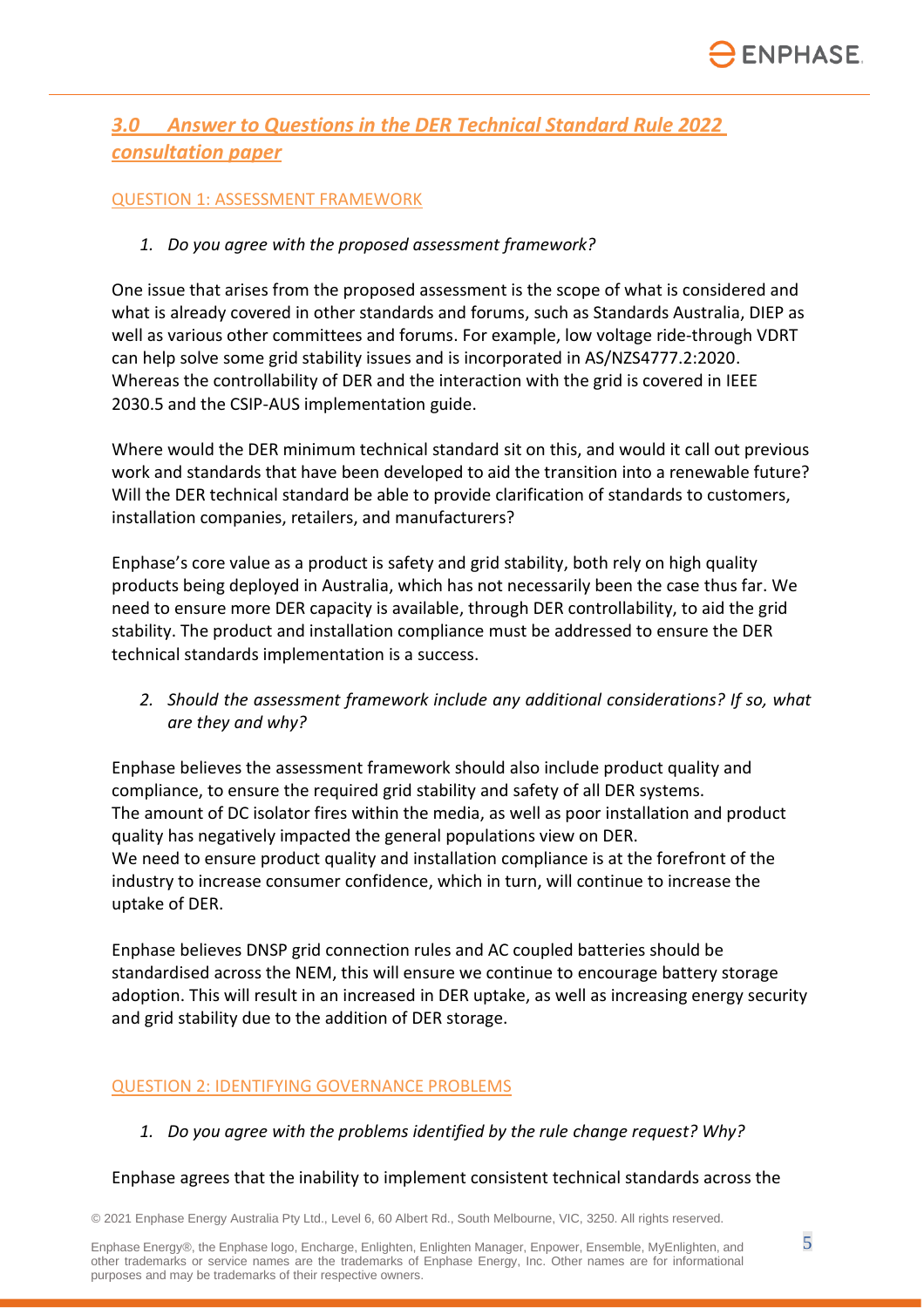

NEM causes a myriad of issues for customers, retailers, manufacturers, and installation companies.

A key example of this is the different rules that DNSP's place on grid connection requirements and AC batteries in particular. The DNSP requirements around AC coupled batteries show the lack of consistent DER technical standards across the NEM, with some allowing an AC coupled battery Inverter in addition to a PV inverter, while others class the Inverter capacity as the combined capacity (PV Inverter capacity + AC coupled Inverter capacity). Combining the PV inverter capacity and AC coupled battery inverter capacity leads to an unfair competitive advantage of DC hybrid Inverters, as well as lowering the overall uptake of batteries on the grid.

Battery storage has already proven to help grid stability; therefore, a standardisation of rules will result in further energy security being offered by DER systems. The vast majority of batteries sold in Australia are now AC coupled, so the inconsistency in rules is actively prohibiting battery adoption and negatively impacting the uptake of renewables and DER on the NEM.

#### *2. Do you agree with the rule change request on the causes of identified problems? Why?*

Enphase believes the lack of coordination and consistency across the NEM regarding technical connection standards is an issue as discussed above in Question 2, answer 1. If IEC or IEEE standards are directly adopted, most manufactures will be implementing the required changes to meet the requirements, hence it becomes easier for manufactures to be compliant in Australia. Any newly approved standards should then be called out on the NER to ensure they are adopted at the same time throughout the country.

Standards Australia is formed by volunteers that often have full-time demanding jobs, as well as the responsibility to create safety standards. Internationally this is not the case due to the standards process being a priority of importance and time sensitive, therefore deploying paid positions. While Standards Australia does a fantastic job with the resources it has available, the rapidly changing requirements for DER technical standards will require a centrally funded body to oversee the implementation of this. This oversight is required to ensure DER technical standards are adequate for allowing greater DER adoption on the NEM. This will be paramount as we move into the all-electric home, with less gas and an increased uptake of EV's, hence increased energy demand.

#### *3. To what extent has the Commission's recent rule change on DER technical standards resolved or likely resolve the identified governance issues?*

The recent AEMC rule change to create a definition of DER technical standards that incorporates AS/NZS 47777.2:2020 in the NER and that DER technical standards must be embedded into DNSP's model standing offers for grid connections, is highly supported by Enphase. However, further clarification on the governance of DER technical standards is required. While standards committees have the best of intentions, the prime objective of a standard sometimes gets lost during the process. Who is responsible for ensuring products are certified correctly to AS/NZS4777.2:2020? Who would decide on key interpretations of

© 2021 Enphase Energy Australia Pty Ltd., Level 6, 60 Albert Rd., South Melbourne, VIC, 3250. All rights reserved.

Enphase Energy®, the Enphase logo, Encharge, Enlighten, Enlighten Manager, Enpower, Ensemble, MyEnlighten, and  $6$ other trademarks or service names are the trademarks of Enphase Energy, Inc. Other names are for informational purposes and may be trademarks of their respective owners.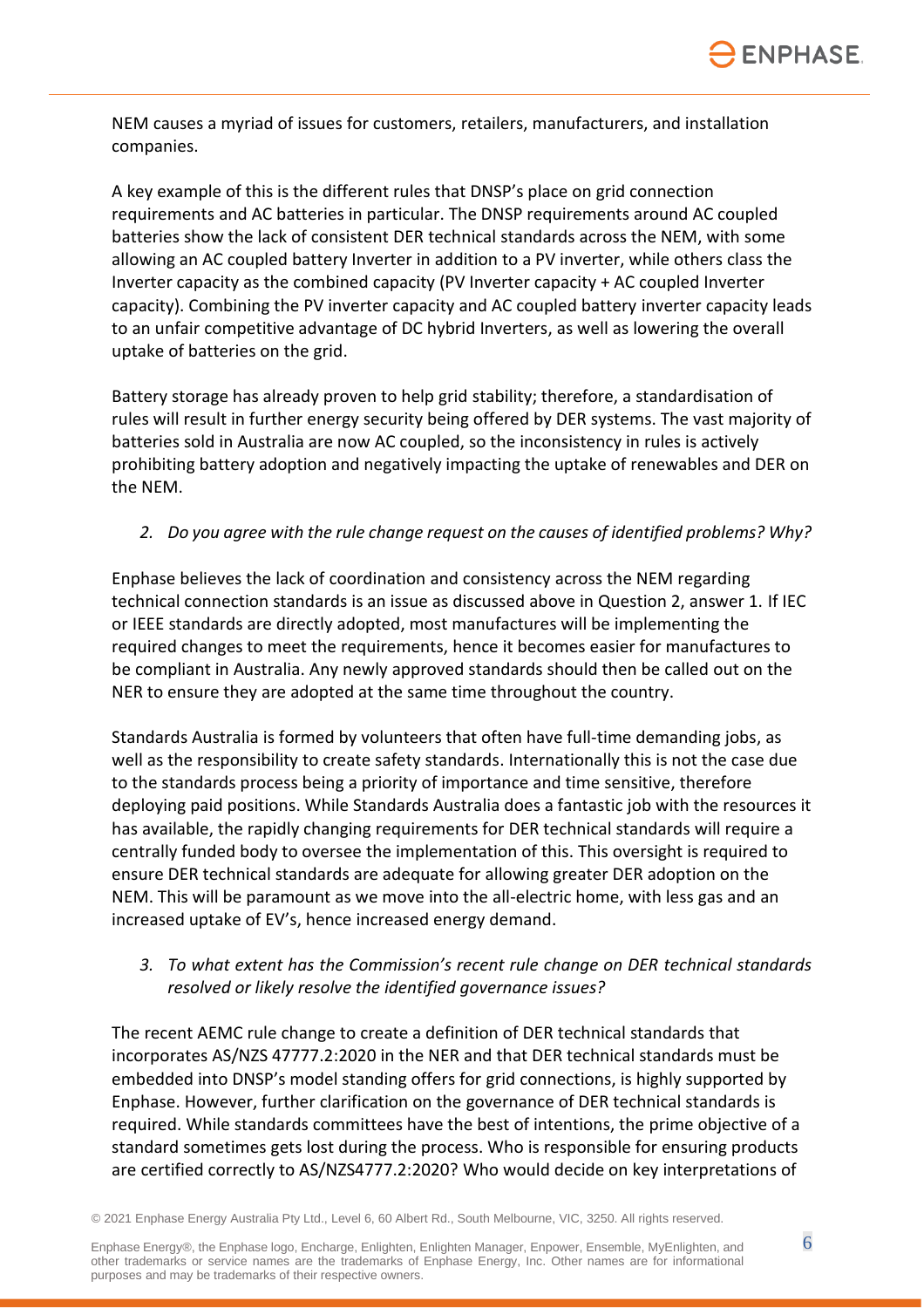

standards and grid connection rules? Who is responsible for compliance of installation and commissioning?

Recent conversations with DNSPs have shown their intention to push all compliance obligations to DER installers and end customers, who are ill equipped to mitigate their liability and doing so would be cost prohibitive. Should every installer be required to pay for random sample testing of the products they are installing, or should this be done by a centralised and far more cost-effective body?

*4. When do longer term issues such as interoperability and cyber security need to be addressed? Can existing governance arrangements and the recent rule change address these issues in a timely manner or is further governance reform required?*

Enphase does not believe that cyber security and interoperability are long term issues that should be solved with a long-term plan, we believe that they are an issue today and thus need to be solved as soon as possible.

The change from the traditional centralised distributed electricity system towards a decentralised system brings new challenges and risks from cyber security that need urgent attention.

The AEMC is encouraged to support the accelerated adoption of new standards to ensure all connected DER, metering and control systems maintain a high level of security.

There are several IEC standards series published (or in TR draft) that have been developed by IEC SC/TC-8, TC-57 and ISA 99 workgroups, that can be AS/NZS harmonised. Standards relevant to the energy industry in Australia include:

- IEC 61850 series (+ 2020 amendments) provides guidance for power utility automation systems and defines the communication between intelligent electronic devices in such a system
- IEC 62351:2021 provides guidance on different security objectives including authentication of data transfer through digital signatures, ensuring only authenticated access, prevention of eavesdropping, prevention of playback and spoofing, and intrusion detection.
- ISA/IEC 62443 series provide a flexible framework to address and mitigate current and future security vulnerabilities in industrial automation and control systems (IACSs).

Interoperability and power system security concerns raised by AEMO and others, require a national forum and through the adoption of standards around DER security. For example:

- DEIP, Maturity Plan with the aid of the Australian Standards committee
- EL-054 Demand response capabilities and supporting technologies for electrical products
- EL-064 Decentralised electrical energy and grid integration of renewable energy systems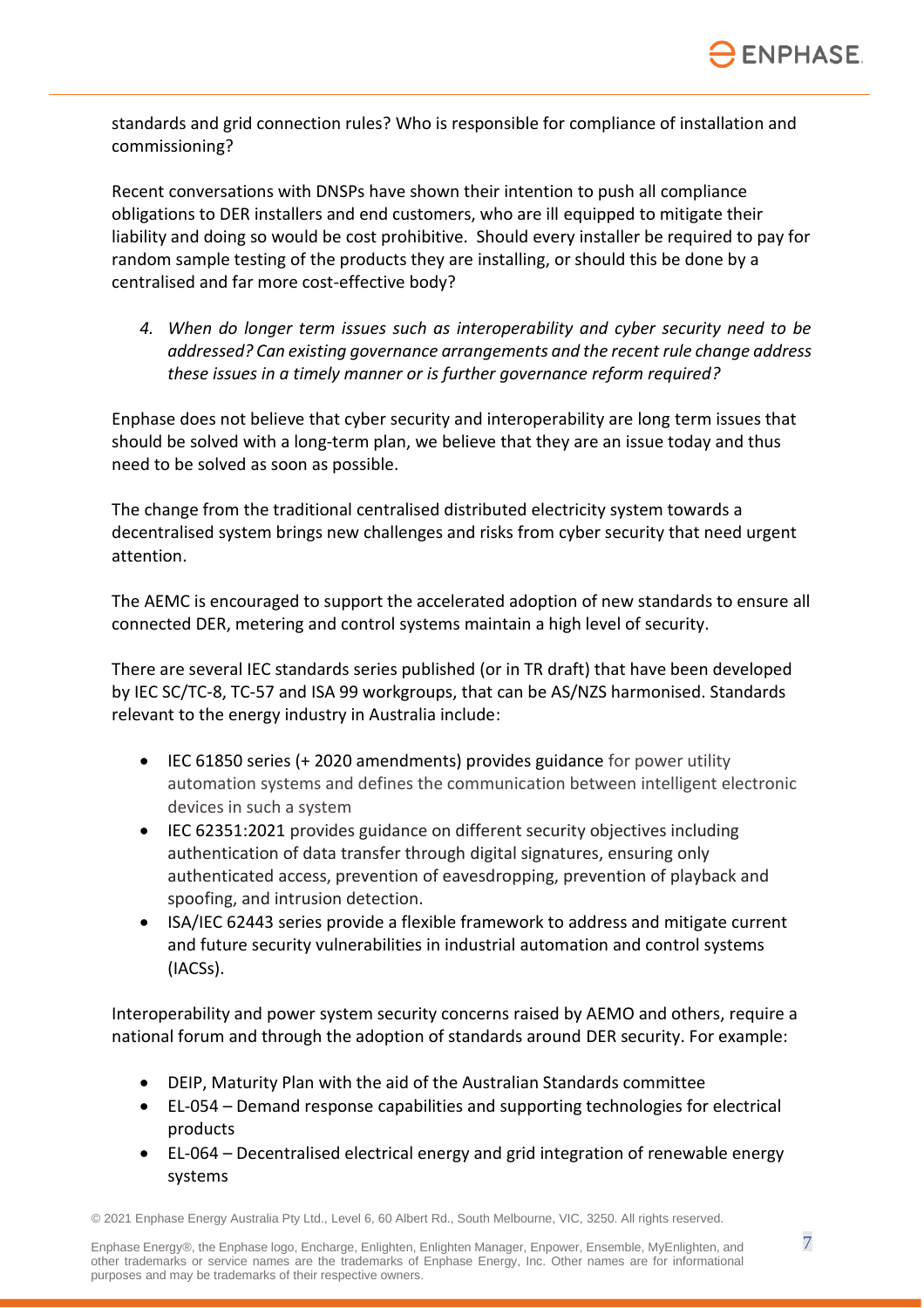- EL-065 Management of Network Assets in Power Systems.
- IEEE 2030.5 and CSIP AUS implementation guide for DER controllability and grid interaction.

The updated AS/NZS 4777.2:2020 standard for DER inverters will improve power system security with the implementation of strict VDRT and Advanced Grid Functions (e.g. dynamic export limiting) requirements.

The higher accuracy resolution requirements for frequency, voltage, and power measurement will better align with grid stability requirements, once mandated on the 18th of December 2021.

Standards Australia's EL-064 committee for decentralised electrical energy and grid integration of renewable energy systems is working through IEC SC/TC8 on a range of standards that are currently under development, that will also become applicable soon.

*5. Are there any other governance problems not identified by the rule change request? If so, why does the AEMC need to consider these issues?*

Enphase believes governance should also include the low voltage supply network, to ensure the grid is running within legal supply limits of 230 V -6% to +10% (216.2 – 253 Vac) as per AS60036. Enphase can see from its own data that the grid is often still set at 240 Vac or greater, even with no solar being generated, it is not uncommon for our monitoring platform to read a site voltage of 240 – 255 Vac. With the grid running at a non-compliant voltage, current DER requirements that mandate the use of Volt-Var and Volt-Watt, result in lower system performance, which in turn will decrease the demand for DER due to decreased system performance. For further uptake of DER on the low voltage network, monitoring the voltage is required to ensure it complied with Australian Standards. DER can help achieve this visibility and controllability of the low voltage network by providing data on sites with DER monitoring installed, as well as DER controllability measures outlined in IEEE 2030.5 and the CSIP-AUS implementation guide.

The AEMC's previous publication on the final determination on DER Technical Standards stated, "The Commission considered the existing compliance and monitoring systems under the Clean Energy Council and the Clean Energy Regulator relating to the certification of products and installers of electricity generating systems should continue to be used by industry as they are complementary to the overall compliance arrangements. The Commission considers that this approach is consistent with achieving the NEO as this avoids imposing inefficient costs of a new potentially duplicative compliance system on electricity consumers". It is clear from the recent CER report on the rooftop solar PV sector that the CER will assume full responsibility for both certification requirements. As a result, the CEC's future involvement is not known at this time. Enphase therefore suggests that the AEMC work directly with the CER to differentiate between DER Technical Standards and DER safety standards. Both parties need to ensure who is responsible for each specific standard, as well as the compliance that relates to these standards. A compliance matrix for the DER industry should be created so the complexity around standards, regulation and compliance can be easily understood for consumers, retailers, and manufacturers alike.

© 2021 Enphase Energy Australia Pty Ltd., Level 6, 60 Albert Rd., South Melbourne, VIC, 3250. All rights reserved.

Enphase Energy®, the Enphase logo, Encharge, Enlighten, Enlighten Manager, Enpower, Ensemble, MyEnlighten, and  $8$ other trademarks or service names are the trademarks of Enphase Energy, Inc. Other names are for informational purposes and may be trademarks of their respective owners.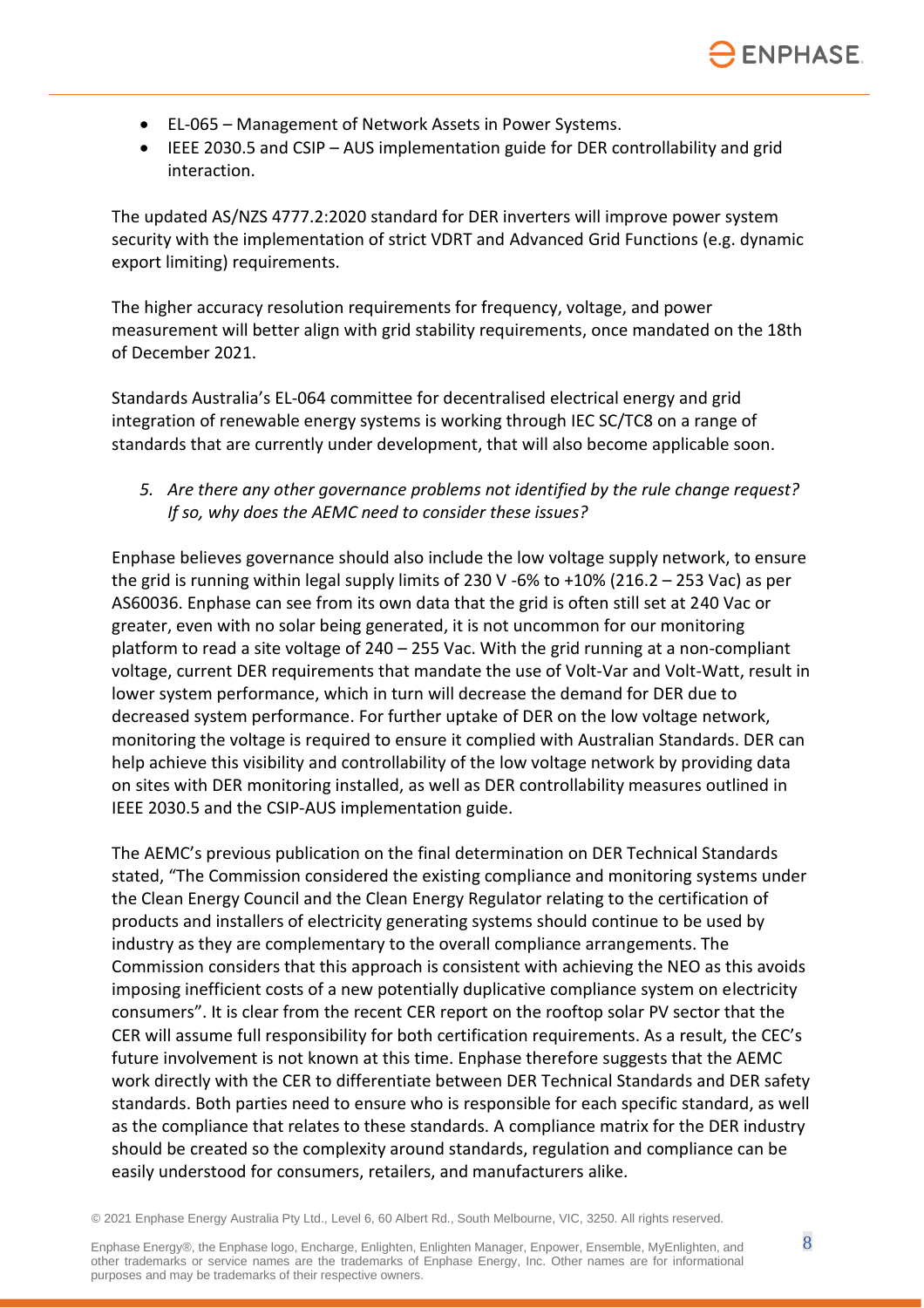#### QUESTION 3: ASSESSING THE MARKET IMPACT OF IDENTIFIED PROBLEMS

*1. Do you face any costs from governance arrangements in place prior to the commencement of the new DER technical standards rule change on 18 December 2021? Can you quantify these costs?*

There is always cost involved in developing new products and firmware to comply with standards, however Enphase prides itself on going above and beyond the minimum standards required. This is achieved through significant investment in research and development to ensure our products remain ahead of the market. If an OEM is unwilling to aggressively invest in research and development it will not achieve long term success, especially as we move to greater DER adoption and become a mainstream industry.

However, in order to optimise this cost and minimise eventual passthrough to end customers, the more similar local standards are to those used in other jurisdictions, for example IEC and IEE, the better. That way the compliance costs are borne once, then spread across sales in multiple markets.

*2. Alternatively, how would you be impacted if the Commission does not establish new governance arrangements for DER technical standards?*

The current governance framework is manifestly inadequate to support the inevitable high presence of DER devices on the grid and will inevitably result in knee jerk rules and regulations being introduced at a DNSP level to maintain grid quality and stable electricity supply. Those rules and regulations will result in slowed approvals of installations, increasing installation times for consumers and in turn reducing revenue for installers. As we have seen in some areas of Victoria recently, installers will have no way of knowing if the customer they are servicing has the ability to install DER equipment, and if that equipment will ultimately be approved for connection.

If the commission does not establish new governance for DER technical standards, then the industry will suffer from poor product quality and installations, which in turn will negatively impact the reputation of the industry from the public and potential consumers.

This is already starting to happen with the media around poor-quality installations and DC isolator fires. If nothing is done to combat this, then the industry will struggle with its anticipated continued growth and Australia will never reach a fully decarbonized future, with renewable energy and DER at the centre of its national energy mix.

*3. How certain are you about any forecast future costs?*

Forecasts for future costs are always uncertain in business, nobody could have predicted the impacts of COVID-19, supply chain issues or the semi-conductor shortage. However, where there is a demand for products, businesses will adapt and be created, to fill the demand.

Future costs can depend on a variety of different considerations, such as supply security and shipping capacity. Enphase believes that the industry will overcome these short-term

© 2021 Enphase Energy Australia Pty Ltd., Level 6, 60 Albert Rd., South Melbourne, VIC, 3250. All rights reserved.

Enphase Energy®, the Enphase logo, Encharge, Enlighten, Enlighten Manager, Enpower, Ensemble, MyEnlighten, and 9 other trademarks or service names are the trademarks of Enphase Energy, Inc. Other names are for informational purposes and may be trademarks of their respective owners.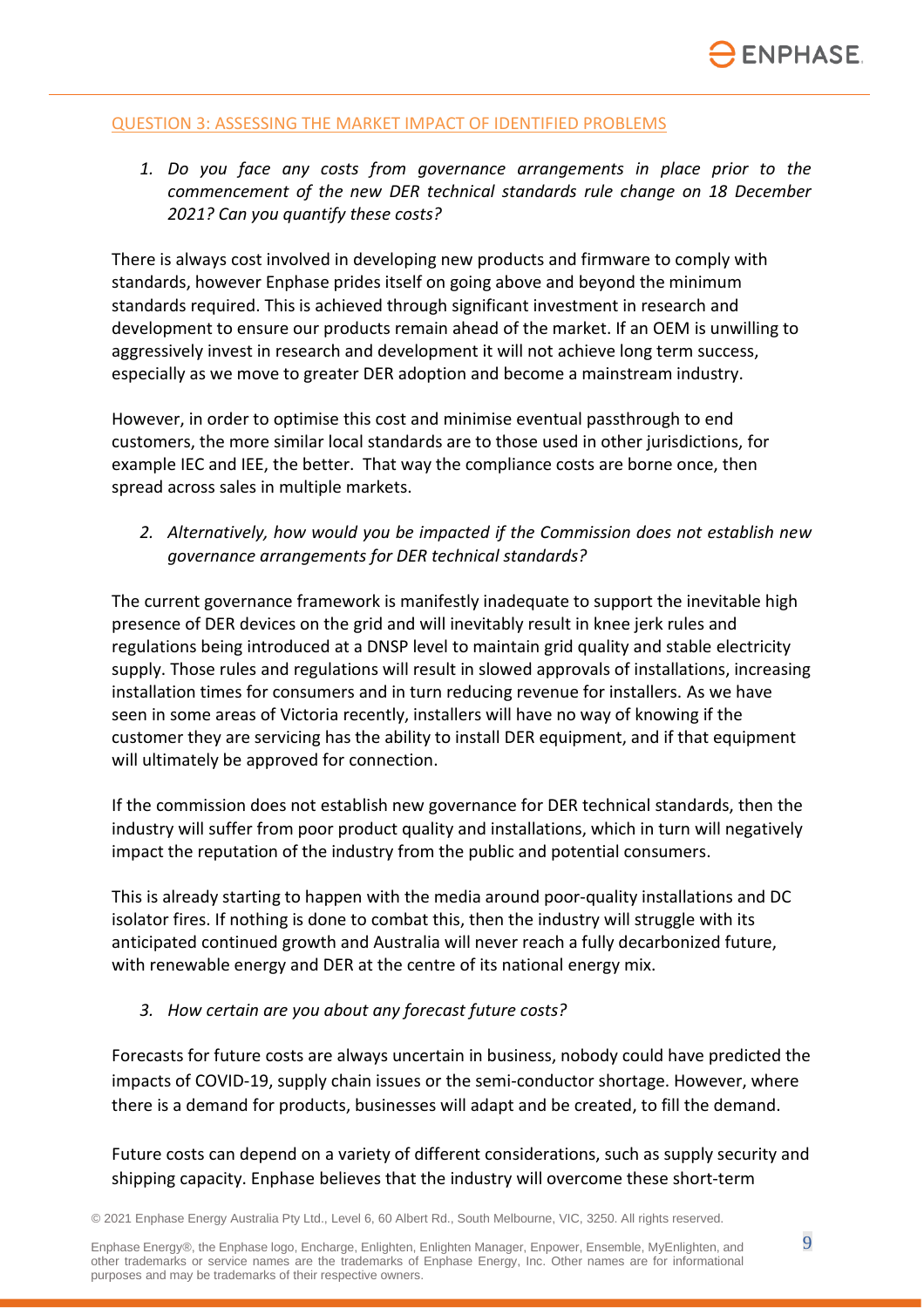challenges and some normality will be seen in 2022.

We can be very certain of the costs involved. Duplicating work for compliance in every market, and especially between different Australian states, has a clear multiplier effect. Where once we do things one time only, we need to replicate and repeat over and over again.

The costs for solar installers are also clear. If they are unsure if a customer sales lead can actually connect solar, and if they can, whether there are additional costs, this directly impacts their lead conversion ratios, ultimately increasing the price paid by customers.

#### QUESTION 4: DER TECHNICAL STANDARDS IN THE RULES

*1. Should DER technical standards relevant to the NEM be included in the NER, or a subordinate instrument?*

DER Technical Standards should be published in the NER to provide greater transparency to consumers, retailers, and OEMs. The current process of each DNSP providing its own DER technical standards and requirements, results in the main-stream adoption of DER becoming difficult for consumers, retailers, and OEMs that operate within different regions of the country. As a result, consumers in some regions are unable to get the same access to DER capacity as others.

An example of this is the capacity limits and AC coupled battery limits that exists on some connection agreements from certain DNSP's, as outline in Question 2, answer 1. The DER technical standard should ensure that there is a level playing field for the NEM, as well as other marginal grids in Australia, to ensure consumers have access to the DER capacity required to reduce their electricity bills and carbon footprint.

We do however recognise that each DNSP will have some regionally specific settings. Provided the frameworks are common, customisation at a local level should be designed into this.

*2. How could any new governance arrangements interact with Standards Australia existing processes in a way which avoids duplication, while ensuring standards are developed in a timely manner?*

Communication and cooperation between the AEMO, AEMC, CER, Standards Australia and any other governing body are key to ensuring standards avoid duplication, and that standards are developed in a timely manner. Standards Australia should release their road map of updated and new standards while also highlighting known gaps in their coverage, this can then be passed on to other groups who can help bridge the gaps that currently exists in DER technical standards.

The other issue that can arise is interpretation in standards, an independent governing body is required to have the final say on Standards interpretation, as well as compliance issues.

© 2021 Enphase Energy Australia Pty Ltd., Level 6, 60 Albert Rd., South Melbourne, VIC, 3250. All rights reserved.

Enphase Energy®, the Enphase logo, Encharge, Enlighten, Enlighten Manager, Enpower, Ensemble, MyEnlighten, and  $10$ other trademarks or service names are the trademarks of Enphase Energy, Inc. Other names are for informational purposes and may be trademarks of their respective owners.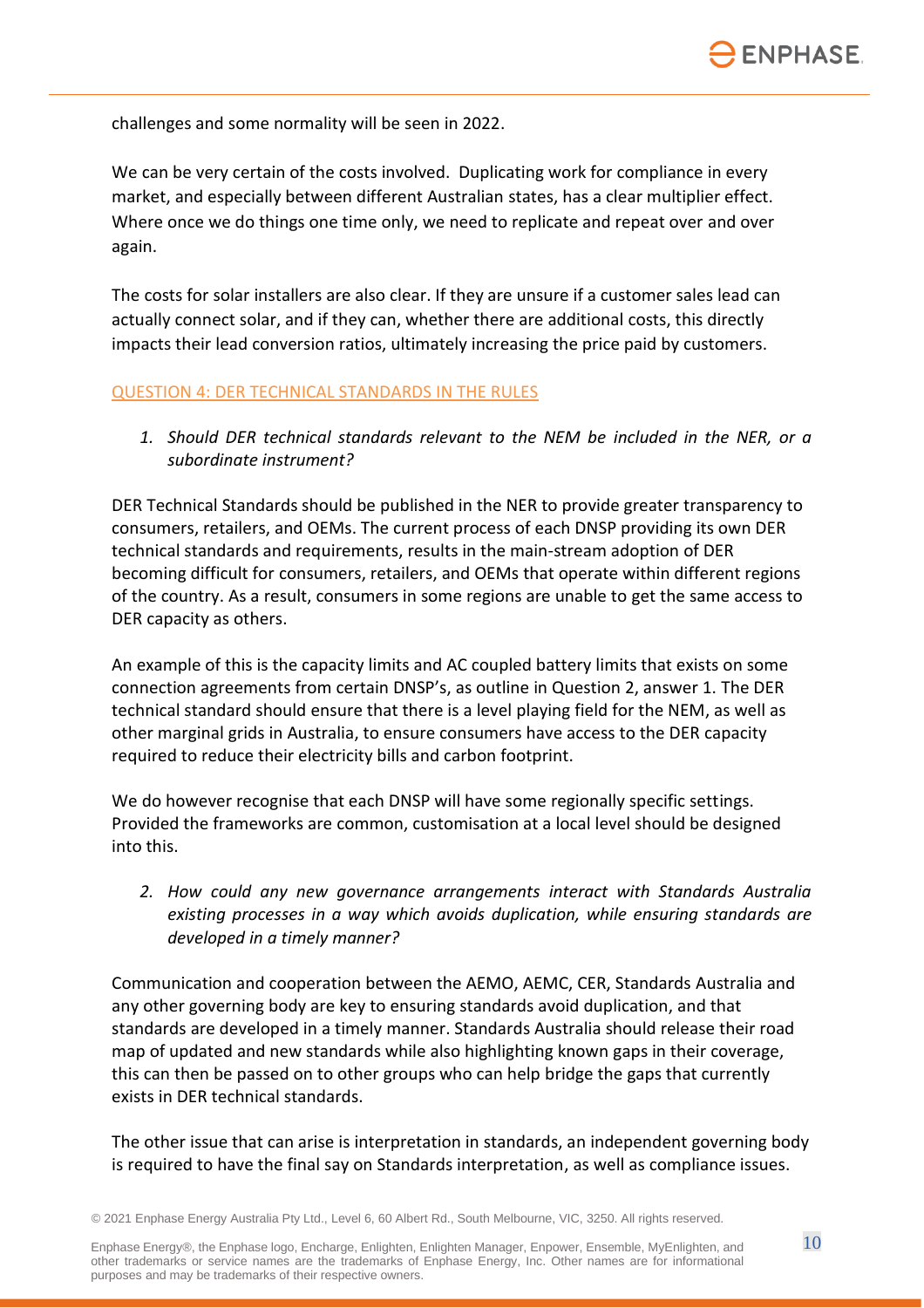We have seen manufacturer lobby groups previously undermine standards by pushing for a more lenient 'interpretation' of items that they found problematic.

*3. What would be the main benefits from including DER technical standards in the NER, NERR, or a subordinate instrument? Are there any risks?*

The main benefits of including DER technical standards in the NER or NEER is the ability to be able to enforce compliance to the standards. Compliance within the DER industry has always been an issue and varies by state, as can be seen by the difference in inspection requirements below:

- **For Victoria** following PV Installation work is prescribed electrical installation work in Victoria and hence subject to 100% inspection:
	- $\circ$  Adding panels to an existing solar grid connected PV where the open circuit voltage (Voc Array) exceeds ELV
	- o Upgrading the inverter due to increase in generation capacity
	- o Changing the type of inverter i.e. isolated to non-isolated
- **For Tasmania**, 100% of PV installations are required to be inspected by WorkSafe Tasmania prior to connection.
- **For ACT,** 100% of PV installations are required to be inspected by Access Canberra inspectors prior to connection.
- **For QLD,** there is no requirement for inspection and testing of each PV installation however the ESO may inspect a system after installation.
- **For WA**, Installation or modification of on-site power generation including PV installations is 'notifiable work' as defined in the Electricity Licensing Regulations 1991 and notices of work shall be submitted to the network operator as required by Regulations 51 and 52 in WA Electricity regulations. WA Network operators do attend an installation when it is connected, and an inspection of a PV installation may be conducted. There is not a current 100% inspections policy.
- **For SA,** there is no requirement for inspection and testing of each PV installation however eCOC data is scanned and OTR will inspect installations of interest after commissioning. SA Power Networks may conduct a test of the system to establish compliance at the time of connection or thereafter.

The risk presented on the above information is a difference in system compliance in different states, as well as who is responsible for the compliance and providing transparency and consistency across the NEM and Australia wide.

In addition to this, the speed at which the NER can be changed, whilst not instant, is significantly faster than that of Standards Australia. As uncontrolled and increased presence of DER continues to challenge conventional grid management rules, we need to ensure that new rules can be tested and implemented in months not years. We know that 3GW of rooftop solar is added each year, but we also added 52 MW of electric vehicle demand in the first 6 months of 2021. If we move to 10% market share, this will represent 1.2GW per annum of additional distributed demand. These are shifts of a speed and magnitude that were never considered by the Standards Australia process.

© 2021 Enphase Energy Australia Pty Ltd., Level 6, 60 Albert Rd., South Melbourne, VIC, 3250. All rights reserved.

Enphase Energy®, the Enphase logo, Encharge, Enlighten, Enlighten Manager, Enpower, Ensemble, MyEnlighten, and  $11$ other trademarks or service names are the trademarks of Enphase Energy, Inc. Other names are for informational purposes and may be trademarks of their respective owners.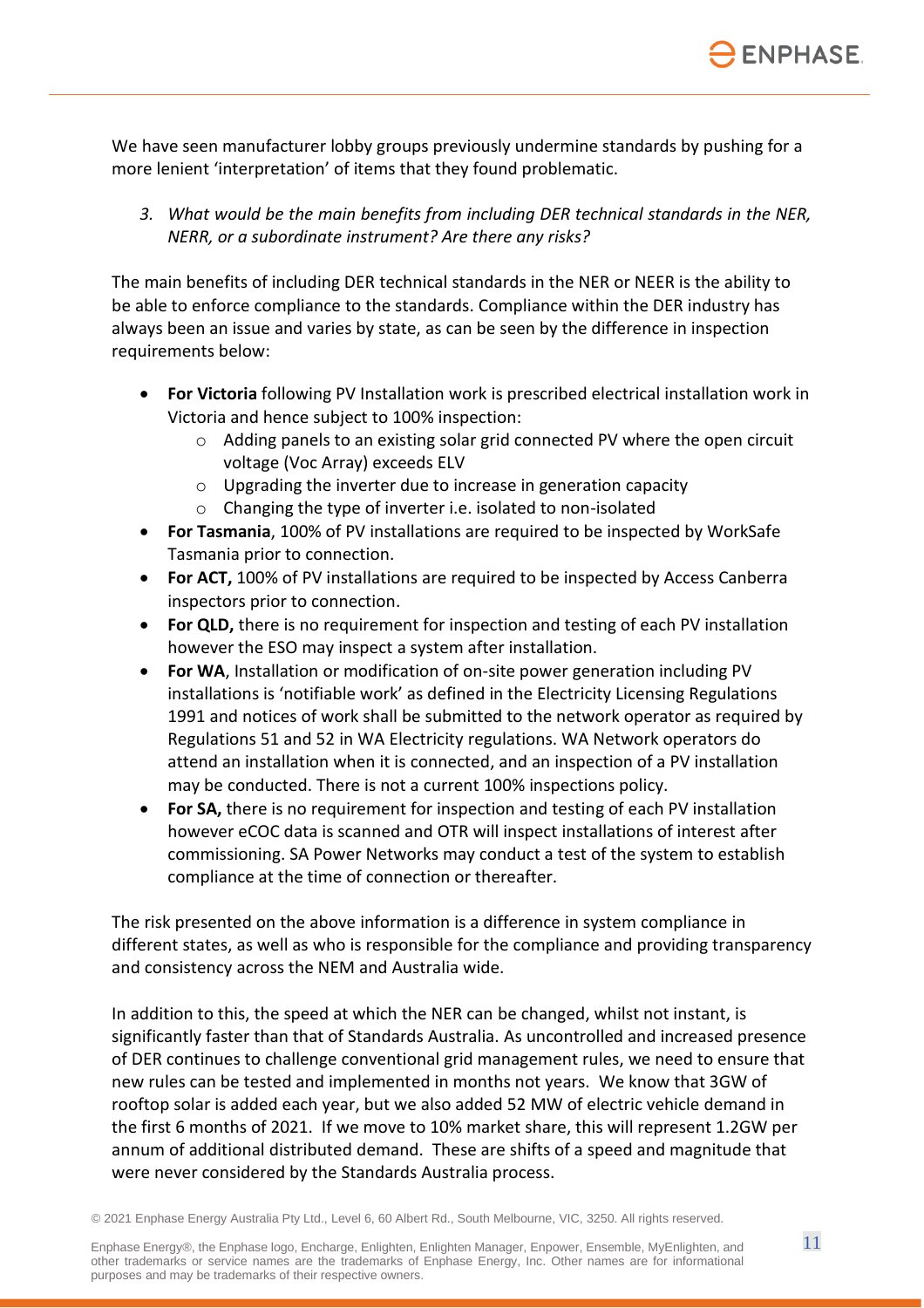

*4. Did the recent rule change on DER technical standards partly address problems identified by Dr Schott's rule change request?*

The recent rule change on DER technical standards significantly differs from the problems identified by Dr Schott's rule change request.

*5. If so, does the recent rule change on DER technical standards reduce the need to adopt the new governance arrangements proposed by the rule change request?*

The recent rule change on DER technical standards does not reduce the need to adopt new governance arrangements, as it did not address the problems of governance in relation to the DER technical standards.

#### QUESTION 5: WHO DEVELOPS AND MAINTAINS DER TECHNICAL STANDARDS

*1. Should a new committee be responsible for determining or advising on DER technical standards in the NEM?*

Enphase believes that it would be a good idea to form a new committee responsible for determining and/or advising on DER technical standards. The experience of Standards Australia and its committee members should be considered to form part of this group as well as retailers, OEM representative and industry experts. Paid committee coordinators will be required to ensure there is no significant delays to the DER technical standards. The new committee should lead the coordination and oversight of DER standards, as the governance is currently very convoluted and fragmented, to the point that many even within the industry do not know who is responsible for compliance.

#### *2. If so, how should members be appointed to the new committee?*

Members are required from a myriad of different backgrounds; from consumer groups, electricians who install DER equipment, union groups, retailers, distributors, OEMs, and industry technical experts.

A code of conduct which exists in Standards Australia and the CEC committees should be adopted for the new committee, to ensure full visibility of each member and no collusion occurs.

There should be a mix of appointed members, for example representatives of state electrical regulatory authorities and DNSPs, and elected members. Elected members should have a relatively short term of 2 years, in order to ensure they are still industry relevant. If they change jobs and are no longer representative of their company, market or industry, they should need to be re-elected.

Standards Australia has an issue with an aging demographic of its committee members, engaging younger professionals will ensure the transfer of knowledge is passed down to future generations.

© 2021 Enphase Energy Australia Pty Ltd., Level 6, 60 Albert Rd., South Melbourne, VIC, 3250. All rights reserved.

Enphase Energy®, the Enphase logo, Encharge, Enlighten, Enlighten Manager, Enpower, Ensemble, MyEnlighten, and  $12$ other trademarks or service names are the trademarks of Enphase Energy, Inc. Other names are for informational purposes and may be trademarks of their respective owners.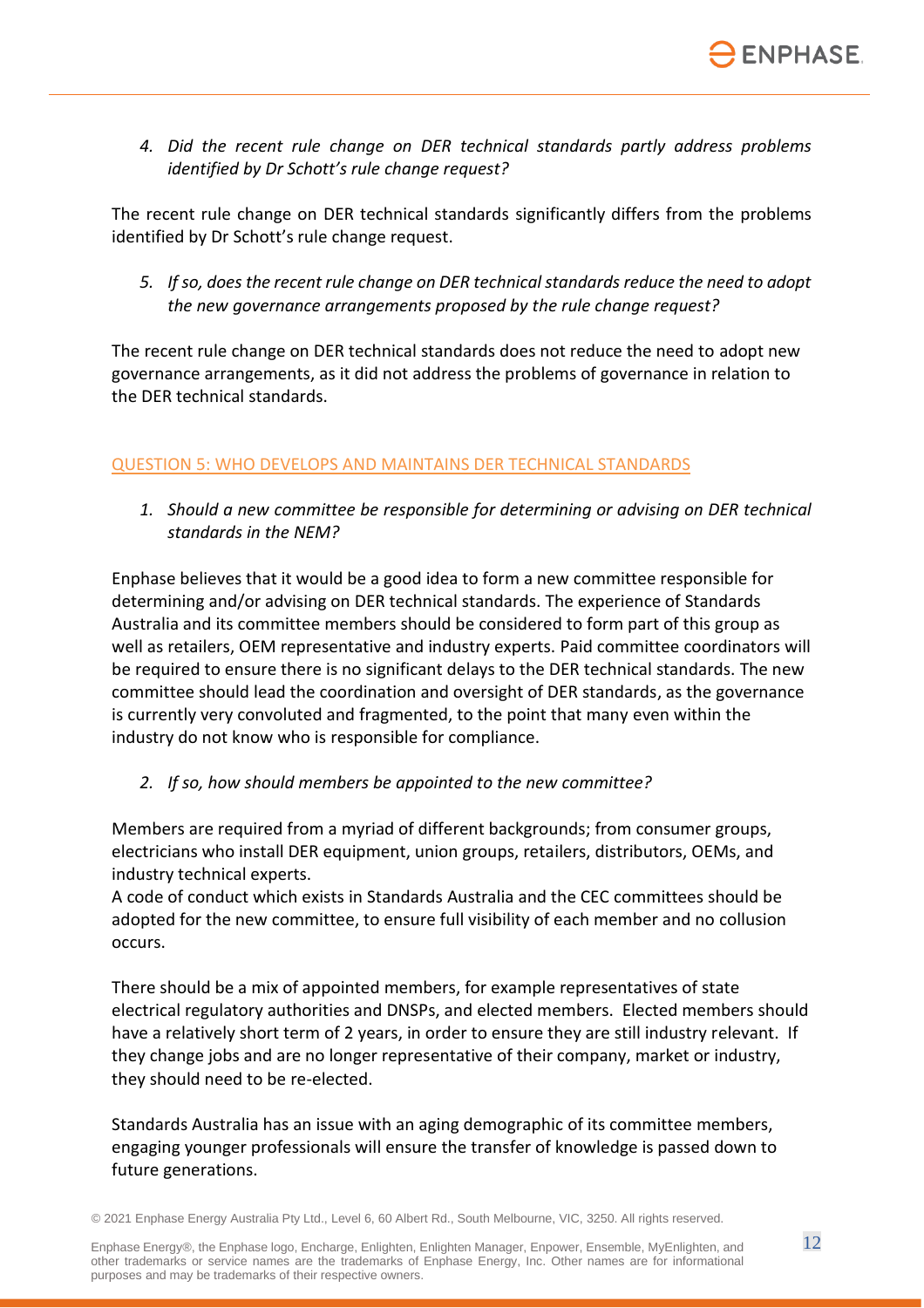*3. What knowledge and experience would be needed to develop and maintain DER technical standards in the NEM?*

Knowledge of the Australian Energy market, Australian and international standards committees, product capabilities, installation practices and consumers groups are required to develop and maintain DER technical standards. The committee should elect a chair from an expert panel. Knowledge of other markets and international equivalents would be highly desirable. There has been a tendency for stakeholders to see issues as uniquely Australian, which results in excessive time spent "re-inventing the wheel."

*4. Should membership of a new committee be paid or voluntary?*

As proven by Standards Australia, using volunteers can be a slow process due to their other commitments. Whilst the committee itself may have a wide and varied membership, it will inevitably driven by those with the most available time: Dedicated representatives from large multinationals and the ranks of the semi or fully retired.

International organizations that keep on top of DER standards utilise paid roles. Therefore, the new committee should be paid from an allocated budget to ensure all members are committed and delivering upon their commitments, this is not possible in a voluntary organization.

*5. Should the committee report to the Commission as proposed by the rule change request? Or should the new committee report to another entity? If so, who?*

The DER Technical Standards committee should report to the AEMC to certify any new standards and regulation. The DER Technical standards committee should be the oversight of all standards and regulations relating to DER. Whereas, the AEMC should not consider the technical aspects of the DER technical standards, but ensure the standards are verified to allow the industry to positively develop, rather than having an adverse effect due to compliance.

*6. How would the governance arrangements proposed by the rule change request interact with existing governance arrangements and the recent DER technical standards rule change? Are there any risks of duplication or divergence?*

Compliance of DER technical standards is currently a key issue in Australia. There is no consistency or national regulator, some states and territories do not even have a statebased regulator.

An authority needs to be established to govern the DER technical standards within the NER. This will ensure grid connection rules, controllability requirements and other regulations are consistent throughout Australia and will not vary state to state, this will be a desirable outcome for consumers, retailers, installers, and OEMs.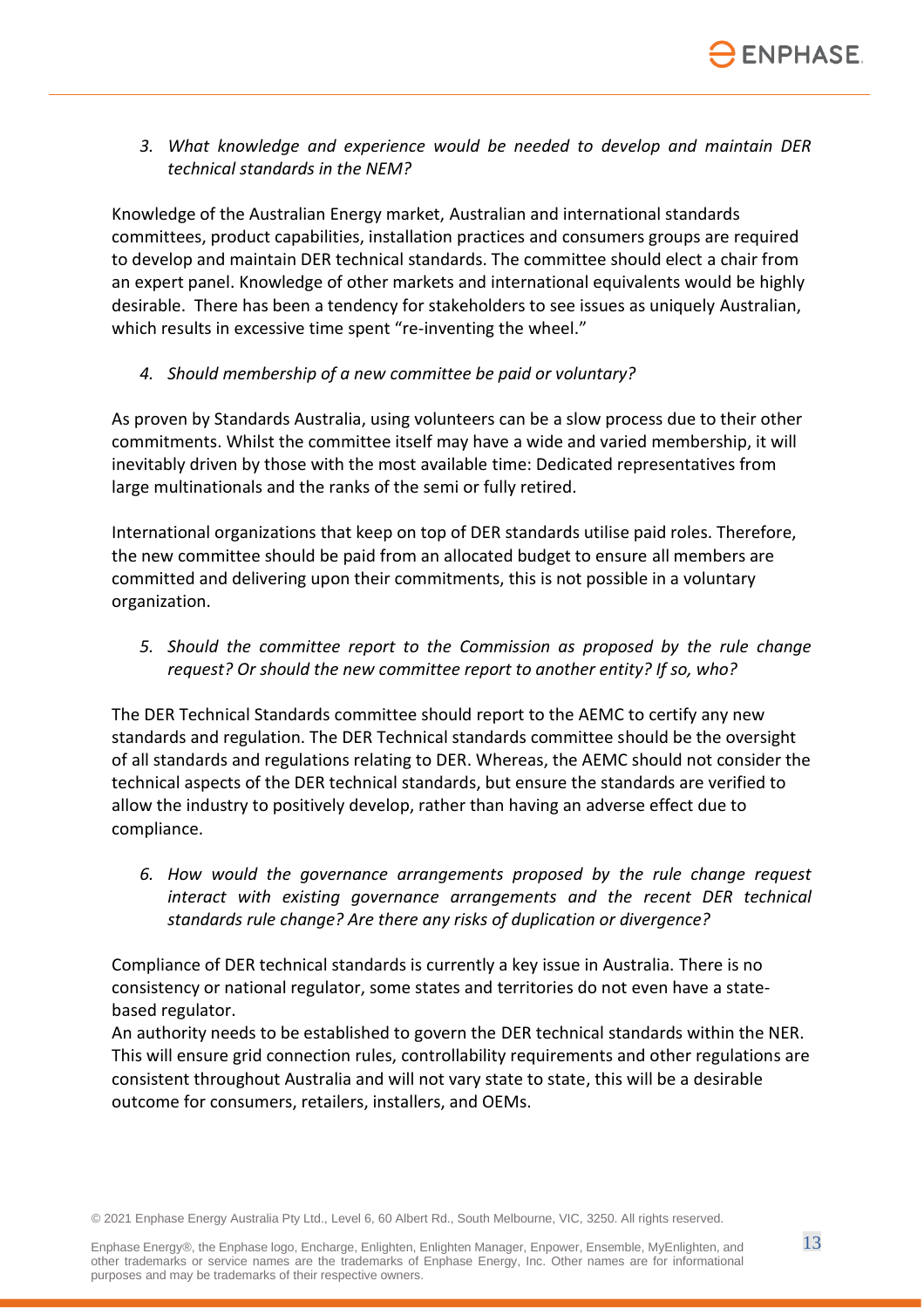*7. Are the proposed governance arrangements likely to reduce how long it takes to develop and implement new DER technical standards for the NEM? If not, would any alternative approaches increase the pace of setting standards for the NEM?*

The Standards Australia process implementation can be prolonged due to the volunteer nature of its committee members. As shown in other regions of the world, if technical standards contributors were paid for their services and set deadline and goals to achieve, then the process timeline would be quicker. It would therefore depend on if the DER technical standards committee were to be a voluntary basis or if there were paid positions available. At a bare minimum key contributors and coordinators of the committee should be paid, with industry participation on a volunteer basis.

The new DER technical standards should consider all other decentralised DER regulation and compliance models in some states such as South Australia around controllability and CSIP-AUS implementation and compliance of 100% system inspections in Victoria. The DER technical standard should ensure all states and territories on the NEM are on a level playing field, as well as improving overall compliance.

*8. Is there a trade-off between how quickly new technical standards are developed and other NEM objectives such as the safety, security, and reliability of power supply?*

Enphase believes that DER technical standards will compliment other NEM objectives such as safety, security, and the reliability of power supply. Enphase believes system safety and compliance is a significant priority to any DER system.

Further details regarding energy and cyber security, as well as reliability of power supply have both been discussed in Question 2, answer 4 and are fundamental to any DER technical standard that is to be implemented. The reliability of power supply can be further improved by the implementation of IEEE 2030.5 to the CSIP-AUS implementation guide.

#### QUESTION 6: HOW PRESCRIPTIVE SHOULD NEW GOVERNANCE ARRANGEMENTS BE

*1. How much prescription should be included in the NER to implement the proposed new governance arrangements?*

Prescription and clarity along with enforcing compliance will be critical to the success of the new governance arrangements. The regulators and government bodies enforcing compliance need to be structured and well understood by everyone within the industry. A regulatory and compliance matrix of the DER industry should be included in the NER, to allow effective interpretation and implementation of the DER technical standard.

*2. Should the AEMC periodically review DER technical standards to determine if further regulatory intervention is needed? What level of prescription should be included in the NER to implement this option?*

#### Reviewing the progress and effectiveness of DER technical standards as well as compliance

© 2021 Enphase Energy Australia Pty Ltd., Level 6, 60 Albert Rd., South Melbourne, VIC, 3250. All rights reserved.

Enphase Energy®, the Enphase logo, Encharge, Enlighten, Enlighten Manager, Enpower, Ensemble, MyEnlighten, and  $14$ other trademarks or service names are the trademarks of Enphase Energy, Inc. Other names are for informational purposes and may be trademarks of their respective owners.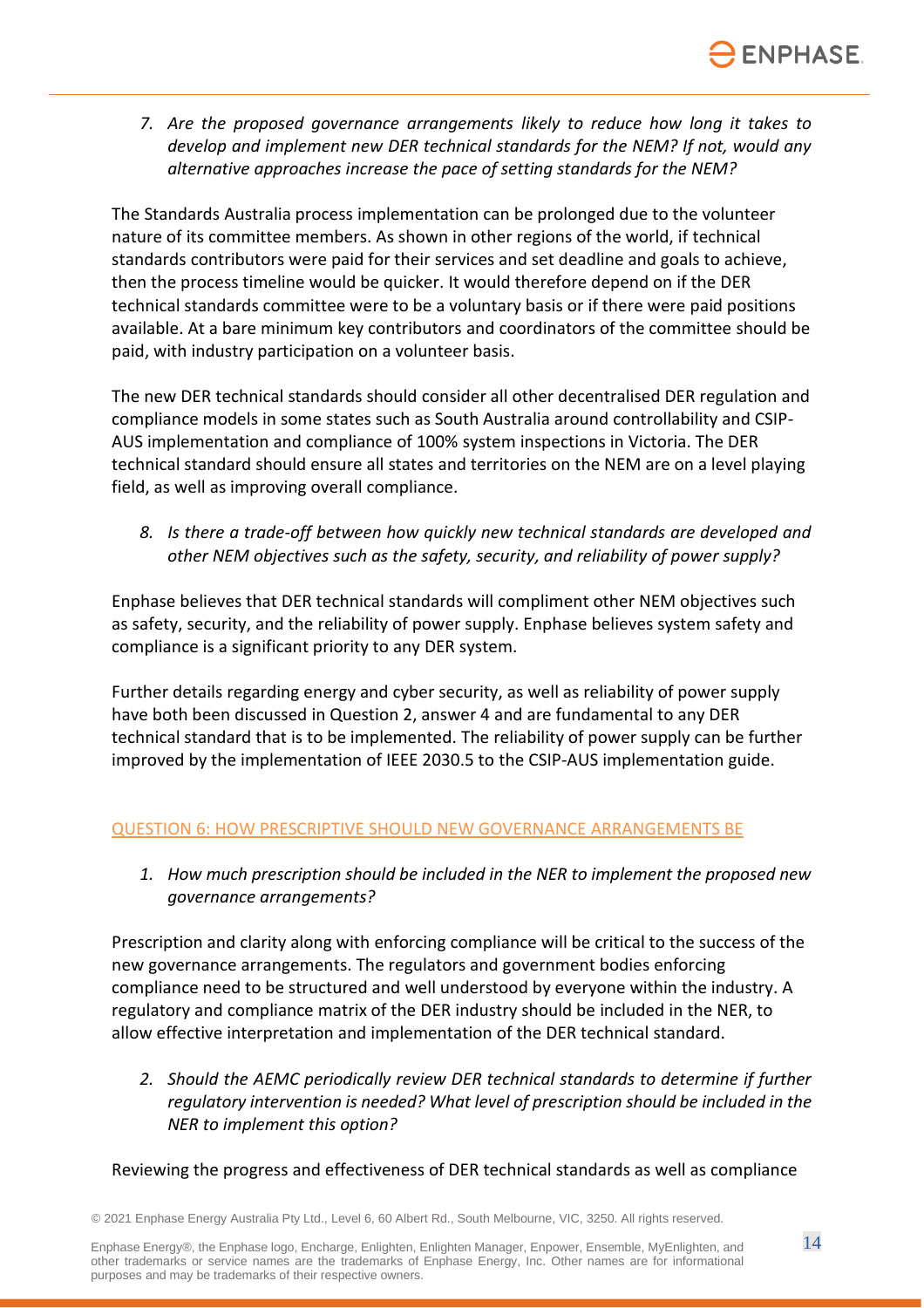rates will be critical to the success in implementation and the future of the DER industry. Prescription of compliance and enforcing compliance should be an area of key focus.

DER technology, as it increasingly software based, is evolving very very quickly. As a result, there will be increasing opportunities for DER technical standards to evolve rapidly also, introducing new ways for the grid to be optimised and controlled.

*3. Are there any solutions that can complement voluntary initiatives to address DER technical standards? For example, how could new governance arrangements in the NER support DEIP?*

The various voluntary initiatives should continue their key work for the DER technical standards industry and the new governance should enhance the work done by these initiatives. The DER technical standards should consult with key groups such as Standards Australia, the CEC directorate and working group members and the DEIP.

Overall, however, we believe that the electricity market and grid should not rely on working groups staffed by volunteers. This is critical infrastructure for our nation and thus should not be slowed by the availability or capabilities of volunteer resources.

*4. Is it feasible to amend the role of the Reliability Panel to cover DER technical standards? Would this be preferable to creating a new advisory committee on DER technical standards?*

The Reliability Panel serves a different function to developing technical standards and it is therefore not preferable to amend their role to cover DER technical standards. DER technical standards include specialised technical regulation understanding and will require a committee of DER experts within their respective fields. It is important that the technical standards group have a high level of technical expertise to make informed decisions in an efficient and timely manner.

*5. Are there other alternative solutions to address the issues identified in the rule change request? What level of prescription in the NER is required to successfully implement these solutions?*

The DER technical standards and its governance committee should oversee and ensure that all functions of standards, regulation and compliance are working in harmony and are overseen by one responsible committee. The DER technical standards committee should have paid positions in key areas, to ensure that this is not another committee that will rely on volunteers, that already have full schedules in their day-to-day work.

The NER should provide prescription, when required, as well as investigate compliance framework to ensure the DER technical standards are met and will be successful.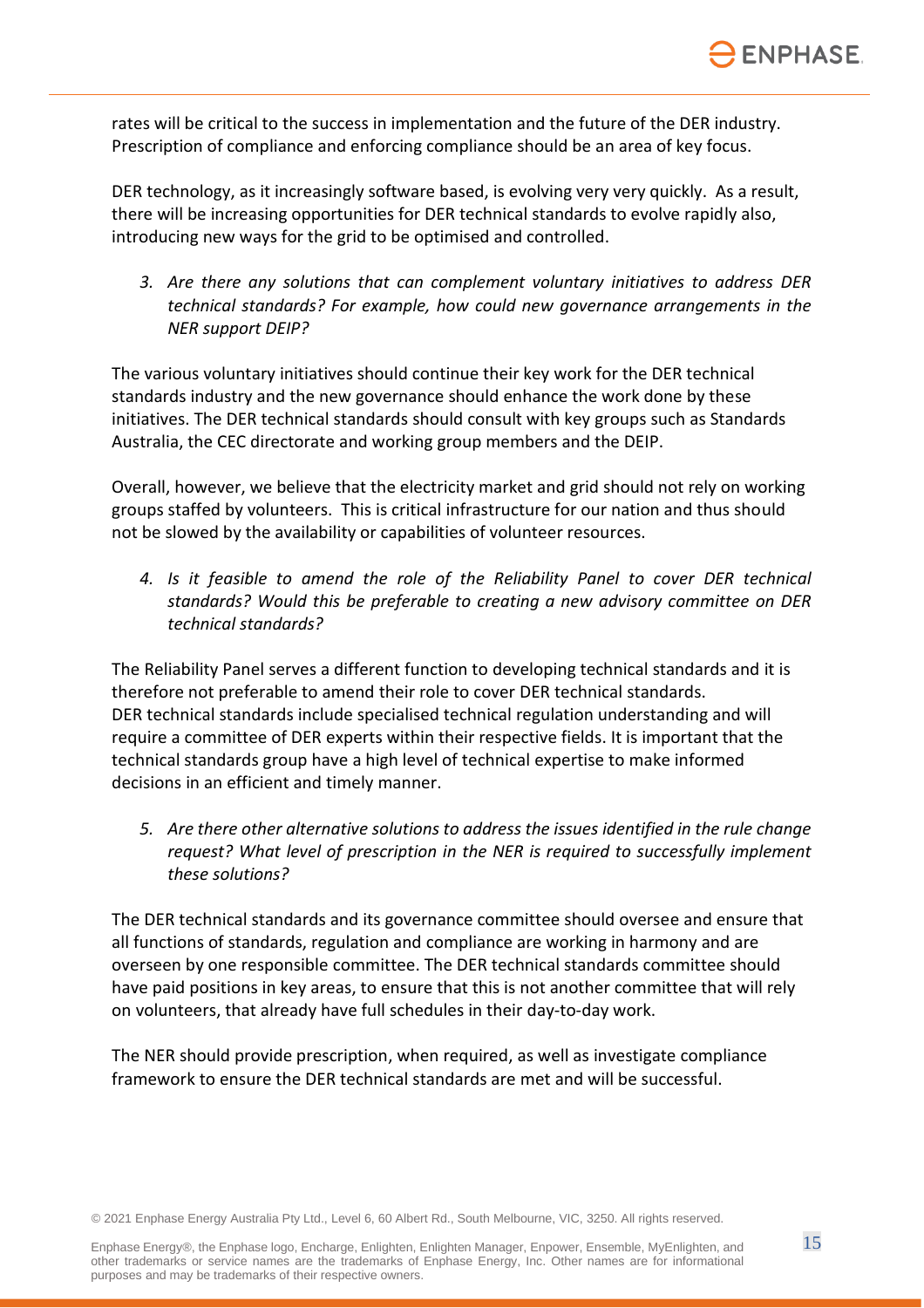## *A.1 About Enphase Energy*

Enphase Australia Pty Ltd is a member company of Enphase Energy, Inc. based in Silicon Valley, California, USA.

NASDAQ listed and a member of the S&P500, Enphase is a provider of energy management hardware and software solutions. It is engaged in designing, developing, manufacturing, and selling microinverter systems for the solar photovoltaic and battery storage industry. Enphase invented semiconductor-based microinverters in 2008 to convert direct current (DC) electricity to alternating current (AC) electricity directly at the PV module (solar panel). Enphase is now the world's largest manufacturer of microinverters.

Enphase is now the residential market leader in the USA with ~52% of all systems (2021).

In Australia, Enphase is based in Melbourne with staff located in all mainland states. Enphase runs an online technical support centre in Melbourne linked into other global Enphase CS centres to provide 24/7 support. Enphase New Zealand is the global hardware design and testing hub for Enphase employing over 90 Engineers and technicians in Christchurch.

An Enphase AC coupled microinverter system differs from the classic DC coupled string inverter systems found in most installations. An Enphase PV system uses multiple panel level "AC Microinverters" parts rather than a single central DC inverter: Enphase microinverters at each solar panel, an Envoy gateway and Enlighten cloud-based software. For storage, an Enphase battery system can be installed to complete a single platform for PV generation and battery storage with full remote access and functions.

Enphase microinverters provide power conversion at the individual solar module level by a digital architecture that incorporates custom application specific integrated circuits (ASIC), specialized power electronics devices, and an embedded software subsystem. Envoy bidirectional communications gateway collects and sends data to Enlighten software. Enlighten cloud-based software provides the capabilities to remotely monitor, manage, and maintain an individual system or a fleet of systems.

AC coupled Enphase systems provide significant safety advantages over classic DC coupled systems. Rather than running dangerous high DC voltages (up to 1000 Volts) to a remote inverter that requires special protection from DC arcs that can lead to fire, Enphase directly converts low voltage DC to normal AC right at the panel. This eliminates troublesome DC Isolators that introduce safety and reliability concerns.

Enphase invented the rapid shutdown system that is now mandatory in the USA. This system enables first responders to shut the entire system from one switch in a meter board so they can conduct search and rescue safely without fear of contact from high voltage DC from an unstable roof.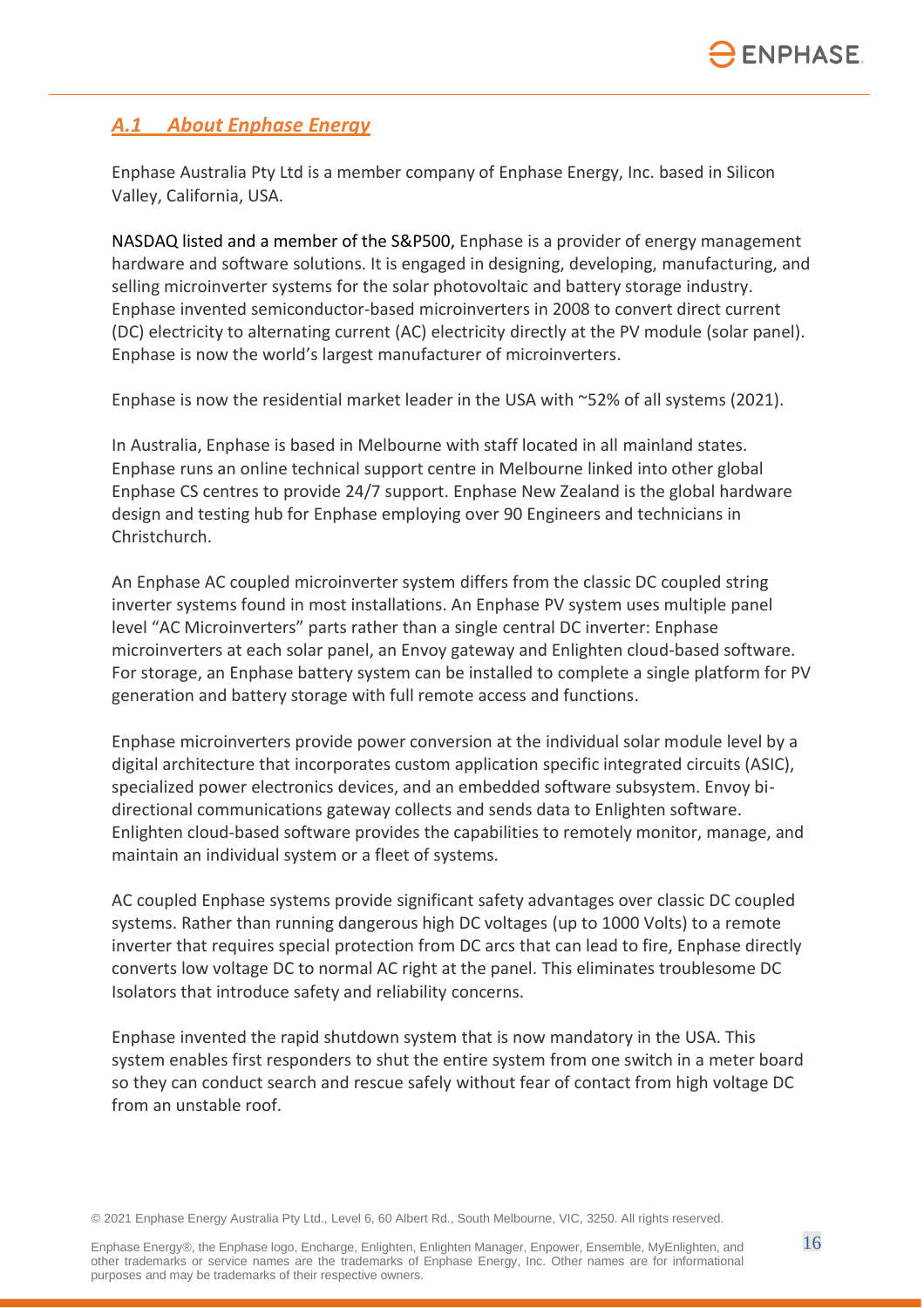## *B.1 Enphase Energy Australian Engineering and Technical Support*

#### **Andrew Mitchell – Product Line Manager**

*With 13 years of experience in the solar industry Andrew has managed projects and products that have delivered pioneering solutions from 300W portable power packs to multi megawatt micro grid solutions. His work throughout the APAC region has given allowed him to develop perspective from all stakeholders such as consumers, installers, designers, manufacturers, and network operators.*

#### **David Minchin – Standards & Homologation Engineer**

*"David is based in Adelaide and has over 35 years of experience in solar/storage/remote power systems in commercial, project management and engineering roles. He provides standards support and product homologation for Enphase Energy in the Asia/Pacific region. He is an active member of EL005 Storage, EL042 Alternative Energy and EL064 Microgrid Standards committees. Most recently David was engaged to formulate the test reports in the new AS/NZS4777.2 standard for new requirements including the VDRT test that is the subject of this consultation. Prior work includes managing Clean Energy Regulator (CER) inspections across Australia and engagement to perform CER special analysis."*

#### **Ryan Turner – Field Applications Engineering Manager, APAC**

*"Ryan leads a team of engineers who provide pre and post installation support for all Enphase projects in the APAC region. He is a fully accredited CEC design engineer. Ryan specialises in supporting the larger, more complex commercial and industrial projects, as well as storage integration. Ryan is at the forefront of the Distributed Energy Resources industry, as an active member of the Standards Australia EL-062 Smart grids committee, as well as multiple CEC committees including the distributed energy directive, inverter working group and energy storage working group. Ryan has a master's degree in renewable energy as well as 5 years' experience in the Australian solar industry. Prior to Solar Ryan gained 5 years' experience working within the building energy and sustainability sector."*

#### **Wilf Johnston – General Manager, APAC**

*"Wilf has worked in the Australian solar industry for over 14 years, beginning with leadership of the engineering and commercial project team with SunPower Corporation, then later as the General Manager of Energy Matters and Flex. At Flex he introduced an innovative IOT platform focused on delivering energy insights and control to end customers. Wilf holds degrees in Engineering and Commerce from the University of Western Australia and has been a key contributor to industry associations including the Smart Energy Council. At the Clean Energy Council, Wilf was a founding member of both the Utility Solar Directorate and the Distributed Energy Leadership Forum, which provides policy direction to the organisation."*